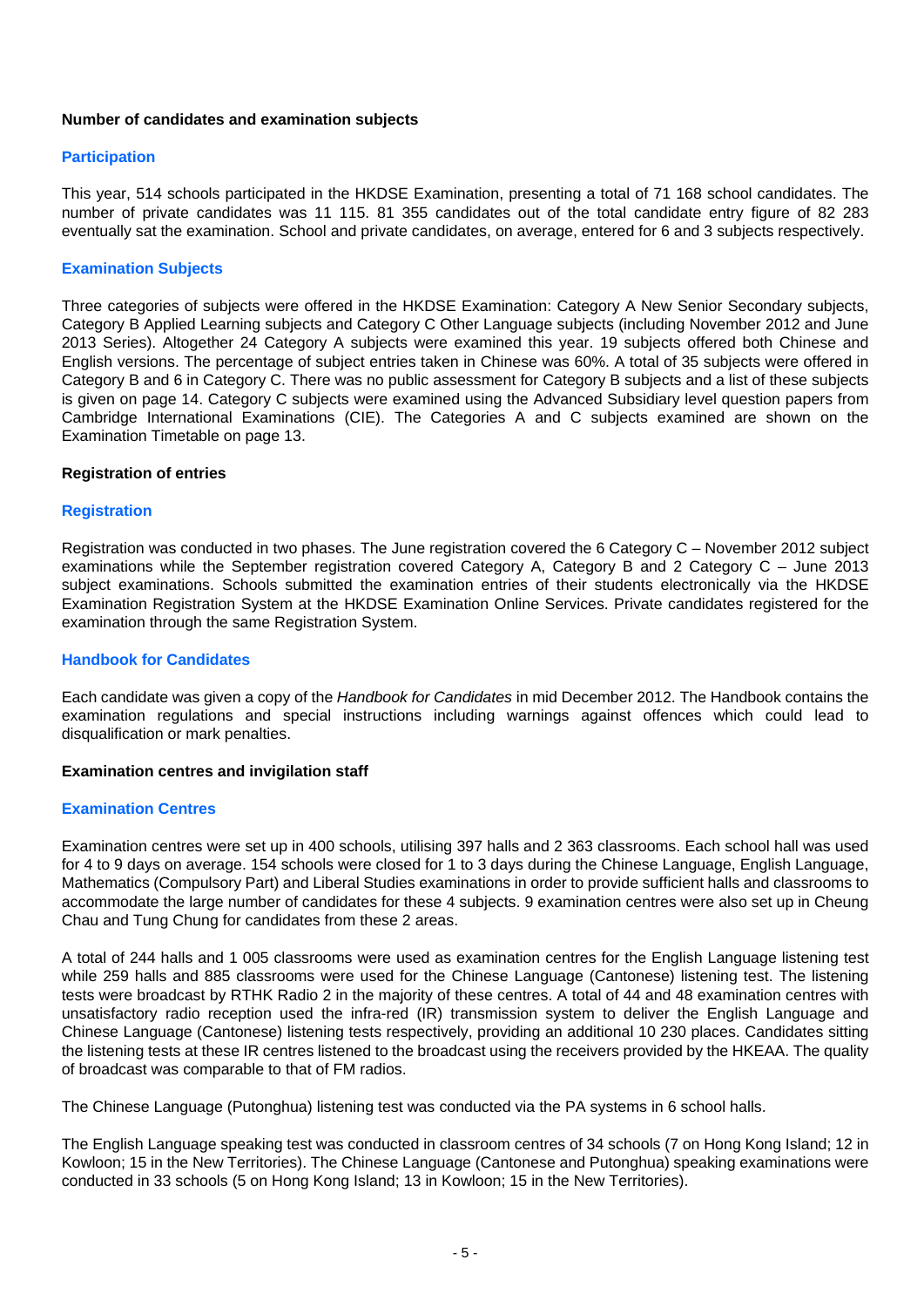## **Centre Supervisors and Invigilators**

Centre supervisors were nominated by the participating schools. Each centre supervisor was given a Centre Supervisor's Handbook, which contains details of the examination regulations, special instructions and specimens of examination documents. Separate handbooks were also issued for English Language, Chinese Language and Other Language subject examinations.

Centre Supervisors' Conferences were held on 15, 18, 22 and 23 March 2013 to brief centre supervisors and their deputies on the procedures for the conduct of examination.

The number of invigilator-sessions for the written examinations and listening tests was 17 408. Participating schools provided for 98.8% of the total invigilation requirement. The remaining 1.2% was filled by external invigilators hired by the HKEAA. Teachers serving as invigilators at examination centres outside their own schools were given a travelling allowance.

To enhance the provision of effective and real-time administrative support to examination centres and to facilitate the reliable and efficient tracking of candidates' attendance and collection of answer scripts in written examinations, the 'Public Examinations Communication & Support System (PECSS)' and 'Attendance & Script Tracking System (ASTS)' were fully implemented in 2013. This year, a total of 398 centres participated in the system implementation, of which 397 centres were used for the HKDSE examination. In general, the feedback from the examination centres and examination personnel on the systems was positive.

To familiarise centre supervisors, invigilators and school IT technicians with the set-up and operation of the PECSS and ASTS, the Authority conducted 3 briefing sessions and 18 training workshops for around 800 invigilation staff and school IT technicians from February to March 2013. Positive feedback was received from the participants.

Full-scale deployment of the Oral Recording System (ORS) covering the HKDSE Chinese Language and English Language speaking examinations was carried out in 2013. Over 20 intensive briefing and training workshops were conducted for around 212 ORS assistants and 80 School ORS assistants, 4 briefing and training workshops were conducted for 245 teams of Chinese Language oral examiners and 210 teams of English Language oral examiners.

#### **Distribution of Question Papers and Collection of Scripts**

Question papers were delivered by courier in the morning of each examination day to 399 (or 99.75%) examination centres which had opted for this service. Depot was also operated in San Po Kong to distribute question papers to centre supervisors who had opted for self-collection.

8 collection centres were set up in Heng Fa Chuen, Yau Ma Tei, San Po Kong, Tsuen Wan, Shatin, Tai Po, Tuen Mun and Yuen Long for the return of scripts and other examination documents from centres after the examination.

Special arrangements were made for the return of scripts from the centre in Cheung Chau.

#### **Services for candidates with special needs**

Same as last year, special examination arrangements were made for candidates with special needs so as to enable them to be equitably assessed under suitable conditions. This year, special examination arrangements, such as extra examination time allowance, arrangement of supervised breaks, provision of braille/enlarged question papers and special answer books, were made for 1 208 HKDSE candidates with various special needs including candidates with physical, visual, aural, oral or specific learning disabilities.

95 special centres (11 for oral and 84 for written examinations) were set up to serve these candidates. Some candidates were exempted from part of an examination such as the listening or speaking test. Their results for the affected part(s) were assessed. The details of any such assessment were indicated on the candidates' certificate. However, the reason for the exemption was not listed on the certificate.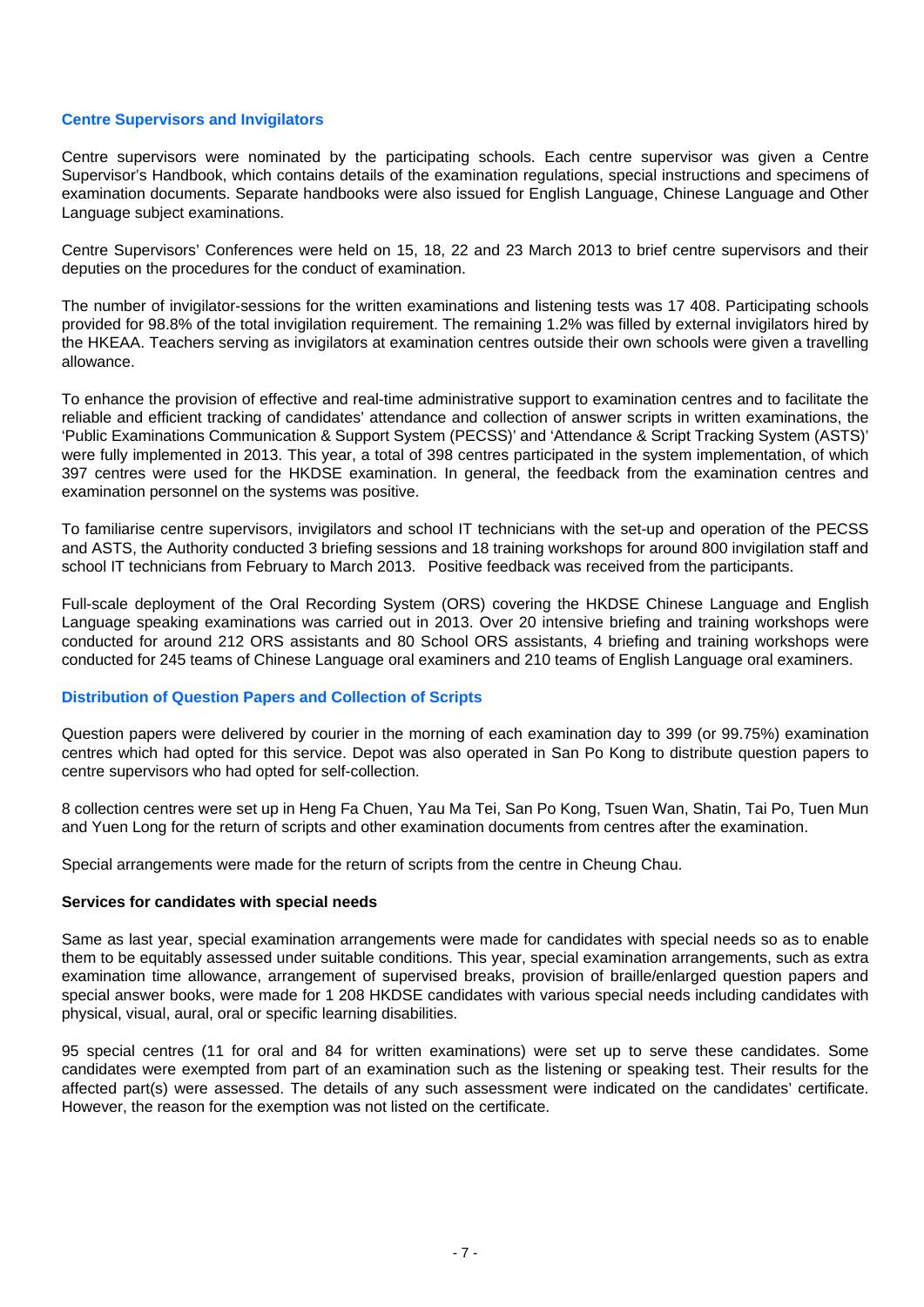A total of 3 candidates who were hospitalised during the examination period were given permission, with the consent of their doctors, to sit the examination in hospital under the supervision of external invigilators hired by the HKEAA.

Special arrangements were made for 20 candidates who, due to religious reasons, could not take examinations on Saturday morning. These candidates sat the listening test of English Language after sunset on the examination days at a special centre under the supervision of the HKEAA.

Arrangements were made for 23 candidates serving sentences to take the HKDSE examination inside the correctional institutions, under the supervision of invigilators provided by the Correctional Services Department and the HKEAA.

## **Marking and grading**

This year, on-screen marking was adopted in all 24 Category A subjects except Literature in English Paper 2.

There were 1 148 700 scripts from the written examinations this year. 4 960 markers and marking assistants, mainly secondary school teachers, were recruited. The same marking scheme and grading standard were used for the English and Chinese versions of subjects with bilingual versions.

In addition, 1 122 oral examiners were appointed to conduct the HKDSE speaking examinations.

## **Examination irregularities**

All cases of irregularities reported by centres, schools or candidates were processed by the Standing Committee chaired by the Director – Public Examinations in accordance with the Public Examinations Board's guidelines for handling irregularities. The cases were then presented to the Public Examinations Board for final decisions.

Statistics on candidates who were penalised for offences committed during the examination are given in Table 1 – Statistics Overview on page 19.

### **Examination results**

# **Release of Results**

The examination results for Category A and Category B subjects were released on Monday, 15 July 2013 while the examination results for Category C (June 2013) subjects were released on Sunday, 21 July 2013. Results notices were issued to school candidates through their schools. Private candidates' results notices were sent by post. Schools could obtain softcopies of Examination Results Data File, School Results List as well as Analysis of School Results via the Results Dissemination System at the HKDSE Examination Online Services.

Private and evening school candidates and school candidates sitting Category C (June 2013) subjects were able to view their results online from 7:00 am on 15 July or 8:30 am on 21 July respectively for a period of 3 weeks.

Private and evening school candidates who had not received their Category A and Category B results notices by 10:00 am on 15 July 2013 could come to the HKEAA Southorn Centre office for re-issue of their results notices immediately.

## **Assessed Subject Results of Candidates**

School candidates who are unable to take the examination of a subject due to illness or other special circumstances may apply through their schools for assessment of results based on their school internal results. A total of 33 applications were approved this year. The assessed results of the subjects concerned, limited to Level 2, 3 or 4 for Category A subjects, were listed in the candidate's certificate. Candidates with assessed results below level 2 were not awarded any assessed results.